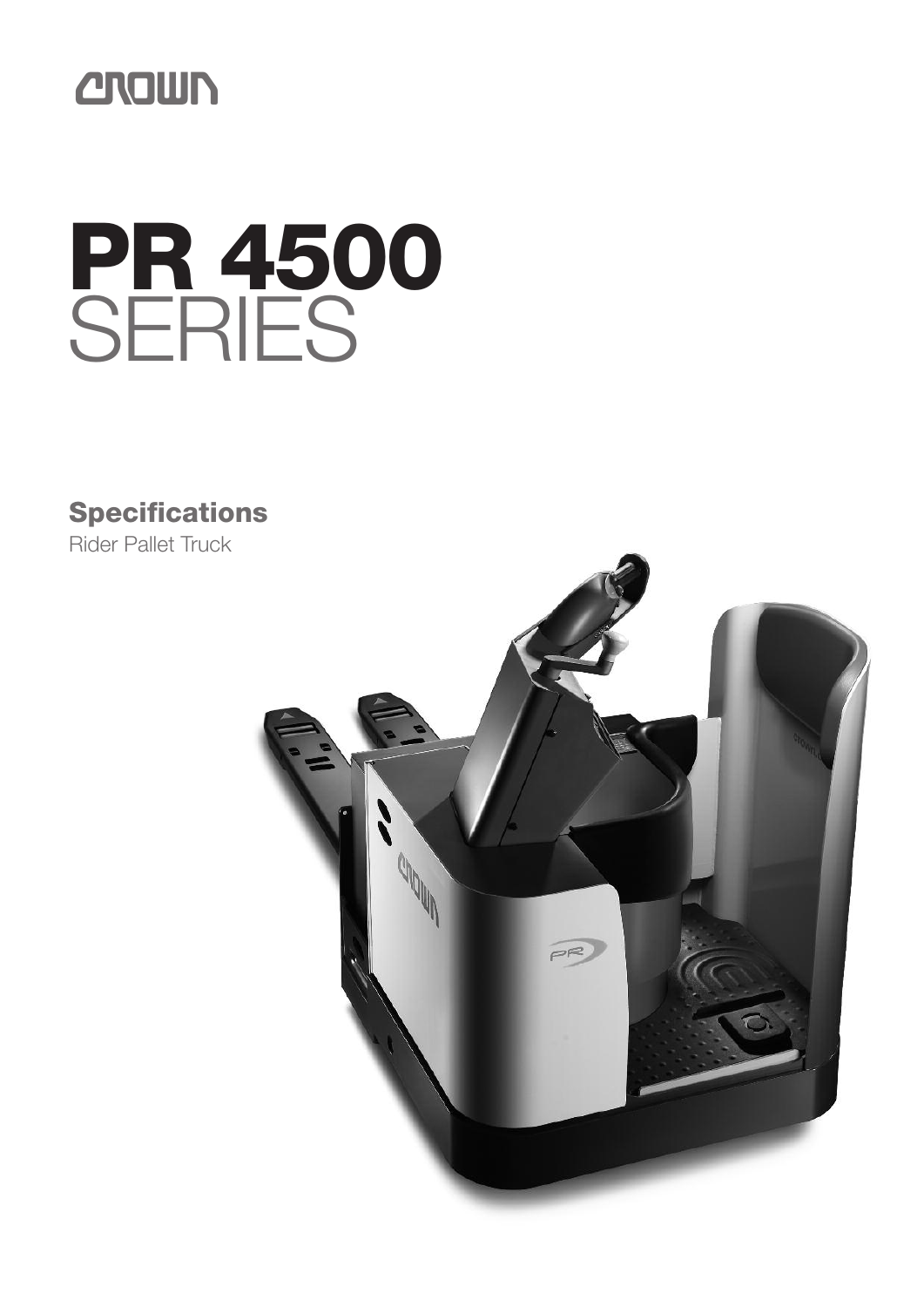# CROWN<br>PR 4500 Series Rider Pallet Truck



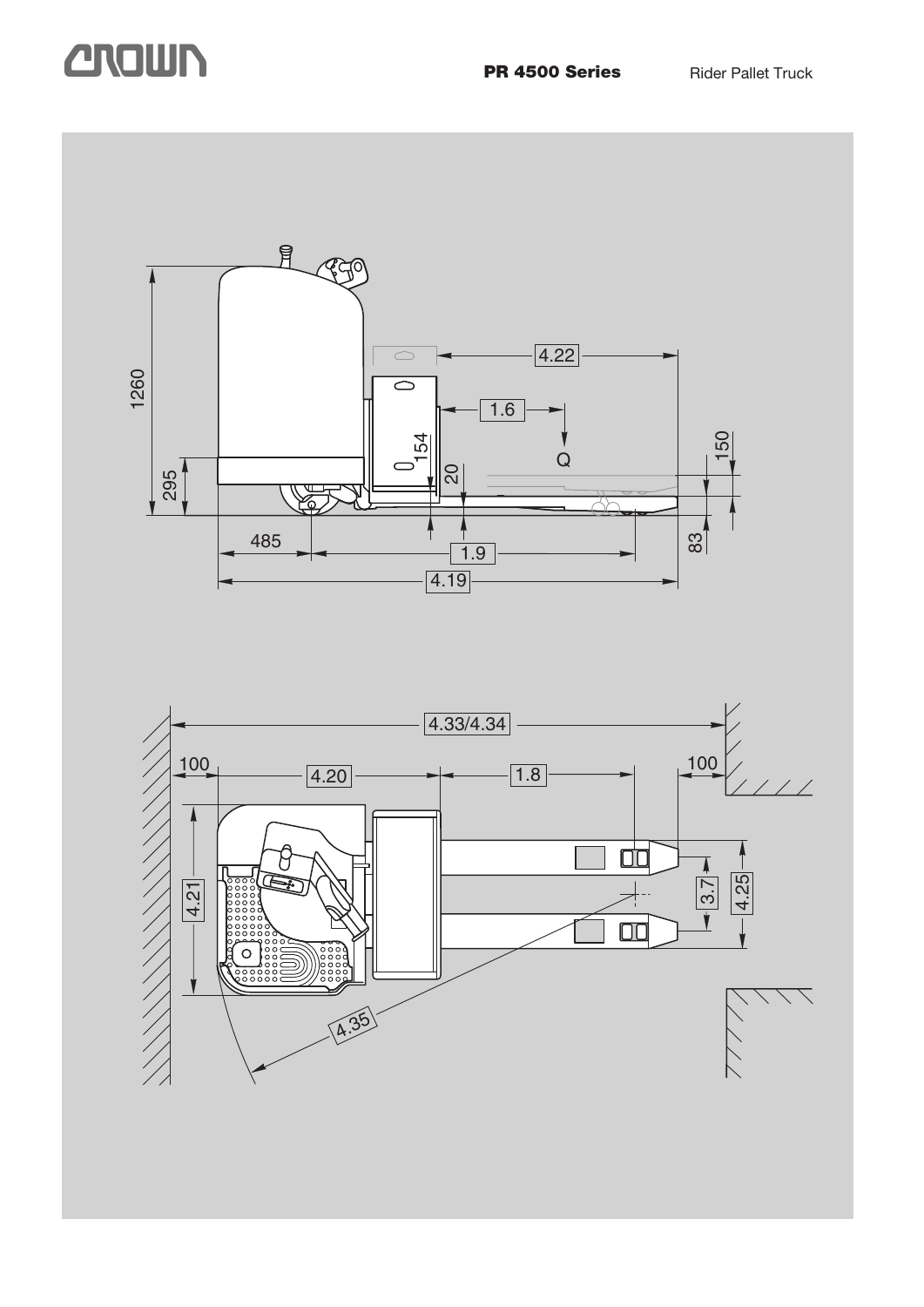**PR 4500 Series** Specifications

| General Information | 1.1  | Manufacturer                  | Crown Equipment Corporation     |                |           |                               |                 |  |  |
|---------------------|------|-------------------------------|---------------------------------|----------------|-----------|-------------------------------|-----------------|--|--|
|                     | 1.2  | <b>Model</b>                  |                                 |                |           | PR 4500-3.0                   |                 |  |  |
|                     | 1.3  | Power                         |                                 |                |           | electric                      |                 |  |  |
|                     | 1.4  | <b>Operator Type</b>          |                                 |                |           | stand                         |                 |  |  |
|                     | 1.5  | <b>Load Capacity</b>          |                                 | Q              | $\dagger$ |                               | 3.0             |  |  |
|                     | 1.6  | <b>Load Centre</b>            |                                 | $\mathsf{C}$   | mm        | see table 1                   |                 |  |  |
|                     | 1.8  | <b>Load Distance</b>          |                                 | X              | mm        | see table 1                   |                 |  |  |
|                     | 1.9  | <b>Wheel Base</b>             |                                 | У              | mm        | see table 1                   |                 |  |  |
| Weights             | 2.1  | Weight                        | less battery                    |                | kg        | see table 1                   |                 |  |  |
|                     | 2.2  | <b>Axle Load</b>              | w. load, front / rear           |                | kg        | see table 1                   |                 |  |  |
|                     | 2.3  | <b>Axle Load</b>              | w.o. load, front / rear         |                | kg        | see table 1                   |                 |  |  |
| Tyres               | 3.1  | <b>Tyre Type</b>              |                                 |                |           | Polyurethane                  |                 |  |  |
|                     | 3.2  | <b>Wheel Size</b>             | front                           |                | mm        | Ø 330 x 200                   |                 |  |  |
|                     | 3.3  | <b>Wheel Size</b>             | rear                            |                | mm        | Ø 83 x 83                     |                 |  |  |
|                     | 3.4  | <b>Additional Wheels</b>      | castor wheels                   |                | mm        | Ø 100 x 65                    |                 |  |  |
|                     | 3.5  | <b>Wheels</b>                 | number (x=driven) front/rear    |                |           |                               | $1x + 2/4$      |  |  |
|                     | 3.6  | <b>Track Width</b>            | front                           | b10            | mm        | $\overline{O}$                |                 |  |  |
|                     | 3.7  | <b>Track Width</b>            | rear                            | b11            | mm        | 280 / 380 / 505               |                 |  |  |
|                     | 4.4  | <b>Lift Height</b>            |                                 | h3             | mm        | 150                           |                 |  |  |
|                     | 4.8  | <b>Operator Stand Height</b>  |                                 | h7             | mm        | 295                           |                 |  |  |
|                     | 4.15 | <b>Fork Height</b>            | lowered                         | h13            | mm        | 83                            |                 |  |  |
|                     | 4.19 | <b>Overall Length</b>         |                                 | 1              | mm        | see table 1                   |                 |  |  |
|                     | 4.20 | Headlength                    |                                 | 2              | mm        | 970                           | 1135            |  |  |
|                     | 4.21 | <b>Overall Width</b>          |                                 | b1             | mm        | 965                           |                 |  |  |
| Dimensions          | 4.22 | <b>Fork Dimension</b>         |                                 | thxwxl         | mm        | 78 x 180 x see table 1        |                 |  |  |
|                     | 4.25 | <b>Width Across Forks</b>     |                                 | b <sub>5</sub> | mm        | 460 / 560 / 685               |                 |  |  |
|                     | 4.32 | <b>Ground Clearance</b>       | centre wheelbase, raised        | m2             | mm        | 184                           |                 |  |  |
|                     | 4.33 | <b>Working Aisle Width *</b>  | 1000 x 1200 mm traverse, raised | Ast            | mm        | 2315                          | 2480            |  |  |
|                     | 4.34 | <b>Working Aisle Width **</b> | 800 x 1200 mm length, raised    | Ast            | mm        | 2515                          | 2680            |  |  |
|                     | 4.35 | <b>Turning Radius</b>         |                                 | Wa             | mm        | see table 1                   |                 |  |  |
|                     | 5.1  | <b>Travel Speed</b>           | w. / w.o. load                  |                | km/h      | 10.1 / 12.9 (10.1 / 14.5) *** |                 |  |  |
|                     | 5.2  | <b>Lift Speed</b>             | w. / w.o. load                  |                | m/s       | 0.04 / 0.06                   |                 |  |  |
| Performance         | 5.3  | <b>Lowering Speed</b>         | w. / w.o. load                  |                | m/s       | 0.09 / 0.06                   |                 |  |  |
|                     | 5.7  | Gradeability                  | w. / w.o. load, 30 min. rating  |                | $\%$      | 5/15                          |                 |  |  |
|                     | 5.10 | <b>Service Brake</b>          |                                 |                |           |                               | electric        |  |  |
| <b>Motors</b>       | 6.1  | <b>Traction Motor</b>         | rating at S2 60 min.            |                | kW        | 3.9                           |                 |  |  |
|                     | 6.2  | <b>Lift Motor</b>             | rating at S3 15%                |                | kW        | 1.5                           |                 |  |  |
|                     | 6.3  | <b>Max. Battery Box Size</b>  |                                 | <i>lxwxh</i>   | mm        | 169 x 874 x 803               | 335 x 790 x 803 |  |  |
|                     | 6.4  | <b>Battery Voltage</b>        | nominal capacity K5             |                | V/Ah      | 24 / 310-324                  | 24 / 465-756    |  |  |
|                     | 6.5  | <b>Battery Weight</b>         | min. / max.                     |                | kg        | 165 / 410                     | 440 / 680       |  |  |
|                     | 8.1  | <b>Type Controller</b>        | drive                           |                |           | AC traction                   |                 |  |  |

| Table 1 |                            |              |                | <b>Battery Box Size</b> |      |                    |      |      |      |      |      |      |      |
|---------|----------------------------|--------------|----------------|-------------------------|------|--------------------|------|------|------|------|------|------|------|
|         |                            |              |                | 169 x 874 x 803 mm      |      | 335 x 790 x 803 mm |      |      |      |      |      |      |      |
| 1.6     | <b>Load Centre</b>         |              | C              | mm                      | 400  | 500                | 600  | 400  | 500  | 600  | 800  | 1000 | 1200 |
| 1.8     | Load Distance ****         | raised       | X              | mm                      | 570  | 770                | 895  | 570  | 770  | 895  | 1370 | 1770 | 2095 |
| 1.9     | Wheel Base ****            | raised       | У              | mm                      | 1055 | 1255               | 1380 | 1220 | 1420 | 1545 | 2020 | 2420 | 2745 |
| 2.1     | Weight                     | less battery |                | kg                      | 771  | 780                | 785  | 816  | 825  | 831  | 896  | 915  | 930  |
| 2.2     | Axle Load                  | with load    | front          | kg                      | 1685 | 1689               | 1691 | 1798 | 1802 | 1804 | 1373 | 1379 | 1383 |
|         |                            | with load    | rear           | kg                      | 2528 | 2533               | 2536 | 2698 | 2703 | 2707 | 3203 | 3217 | 3227 |
| 2.3     | <b>Axle Load</b>           | w.o. load    | front          | kg                      | 970  | 978                | 982  | 1197 | 1204 | 1209 | 1182 | 1196 | 1208 |
|         |                            | w.o. load    | rear           | kg                      | 243  | 244                | 245  | 299  | 301  | 302  | 394  | 399  | 403  |
| 4.19    | <b>Overall Length</b>      |              | h <sub>4</sub> | mm                      | 1765 | 1965               | 2085 | 1930 | 2130 | 2250 | 2730 | 3130 | 3450 |
| 4.22    | <b>Fork Length</b>         |              |                | mm                      | 795  | 995                | 1120 | 795  | 995  | 1120 | 1595 | 1995 | 2320 |
| 4.35    | <b>Turning Radius ****</b> | raised       | Wa             | mm                      | 1690 | 1885               | 2010 | 1855 | 2050 | 2175 | 2645 | 3040 | 3365 |

\* Fork length 1000 mm \*\* Fork length 1200 mm \*\*\* Speed with optional productivity package \*\*\*\*\* Forks lowered + 115 mm